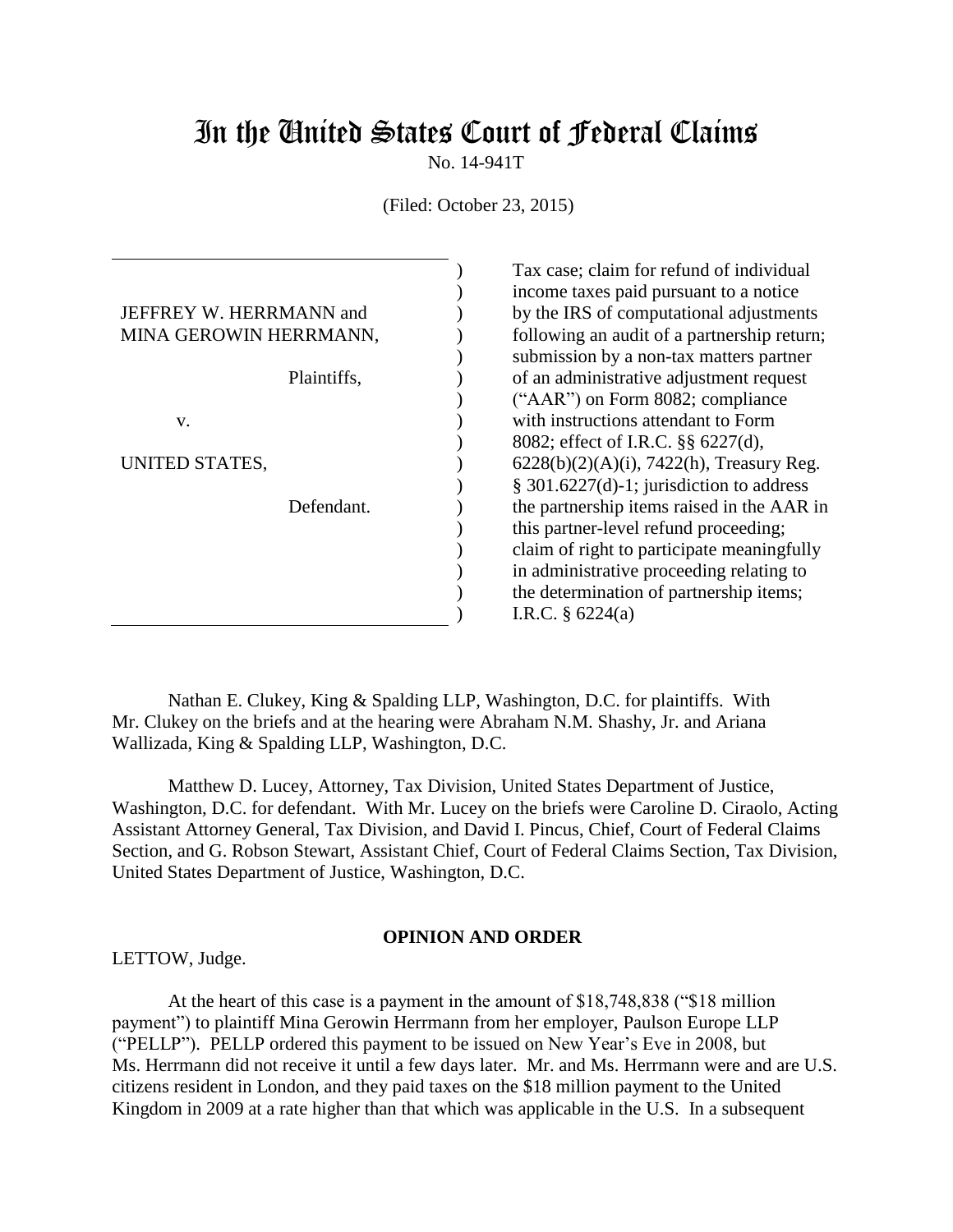audit of PELLP, the Internal Revenue Service ("IRS" or "government") determined that this payment was a partnership distribution to Ms. Herrmann, and therefore it should have been reported as income on plaintiffs' U.S. federal tax return for 2008. The Herrmanns dispute this characterization of the payment, as well as the IRS's determination that they owed \$7,860,434.87 in taxes and interest for the 2008 tax year, on grounds that raise complex issues of partnership taxation and U.S. tax credits for foreign taxes paid.

In Count One of their complaint, the Herrmanns assert that even if they were obligated to report the \$18 million payment on their 2008 U.S. tax return, the IRS overcharged them by approximately \$5.2 million because it failed to carry back a foreign tax credit to which they were entitled based on income taxes they paid to the United Kingdom in 2009. In Count Two, the Herrmanns contend that the \$18 million payment was not a partnership distribution but a bonus paid to Ms. Herrmann in her capacity other than as a partner, and therefore the plaintiffs—as cash-basis taxpayers—did not need to report the payment until they received it in 2009. The Herrmanns claim in Count Three that the IRS improperly denied their request to adopt the accrual accounting method for the purposes of the foreign tax credit in 2008. Finally, in Count Four plaintiffs assert that during the audit of PELLP in 2011 and 2012, the IRS violated certain provisions of the Tax Equity and Fiscal Responsibility Act ("TEFRA"), Pub. L. No. 97-248, 96 Stat. 324 (1982) (codified at 26 U.S.C. (Internal Revenue Code or "I.R.C.") §§ 6221-6234).

The government has moved to dismiss Counts Two and Four of the complaint under Rules 12(b)(1) and (6) of the Rules of the United States Court of Federal Claims ("RCFC") for lack of subject matter jurisdiction and for failure to state a claim. Def.'s Mot. for Partial Dismissal ("Def.'s Mot."), ECF No. 21. Relatedly, plaintiffs have moved under RCFC 12(f) to strike as insufficient defendant's affirmative defense that this court does not have subject matter jurisdiction over Count Two. Pls.' Mot. to Strike, ECF No. 19. Plaintiffs have also moved under RCFC 56(a) for summary judgment on Count One. Pls.' Mot. for Partial Summ. Judgment (Pls.' Mot."), ECF No. 20. These motions have been fully briefed and were addressed at a hearing held on October 7, 2015. The court concludes that defendant's motion to dismiss should be denied. The court has jurisdiction over Counts Two and Four under I.R.C. §§ 6228(b) and 7422(h) because plaintiffs are challenging the IRS's denial of a properly submitted administrative adjustment request ("AAR") and seeking *de novo* consideration of determinations made during an audit subject to TEFRA. This decision moots plaintiffs' motion to strike. The court has also concluded that plaintiffs' motion for partial summary judgment should be denied because the court must consider all claims related to the same tax year before issuing any final judgment respecting that tax year.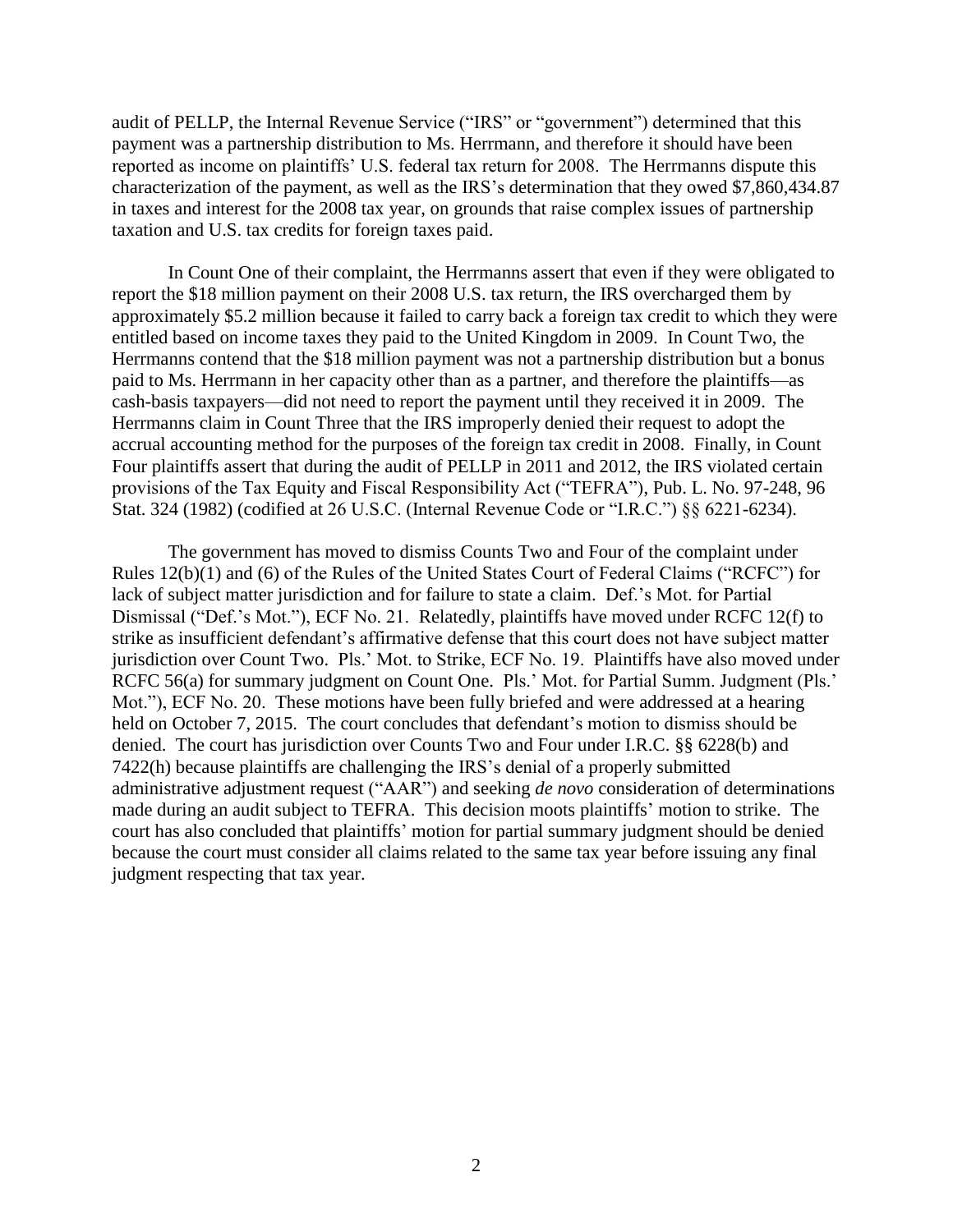### **FACTS AND BACKGROUND**<sup>1</sup>

#### A. *Plaintiffs' Income and Tax Reporting in 2008 and 2009*

From 2005 to 2007, plaintiffs lived in New Rochelle, New York and Ms. Herrmann worked at Paulson & Co. Inc. ("Paulson & Co."), which is wholly controlled by John Paulson. Compl. ¶ 9. Her responsibilities included analyzing investment opportunities for various hedge funds sponsored by Paulson & Co. Compl. ¶ 9. Each year, Ms. Herrmann received from Paulson & Co. both a draw of \$350,000 and a bonus, the latter of which was determined by John Paulson based on fees from certain hedge funds managed by the company. Compl. ¶ 10. Ms. Herrmann typically received the annual bonus in December. Compl. ¶ 11. The Herrmanns reported these bonuses and all other income on their U.S. federal tax returns for the years in which they were received, based on the "cash" accounting method. Compl.  $\P$  11.

In mid-2007, Paulson & Co. asked Ms. Herrmann to move to London to work for its affiliate, PELLP, a U.K. limited liability partnership. Compl. ¶ 12. At the time, PELLP had one majority partner (Paulson Ltd., which was wholly owned by Paulson & Co.) and two individual minority partners. Compl.  $\P$  12, 14; Def.'s Mot. at 2.<sup>2</sup> Ms. Herrmann's responsibilities did not change substantially when she transferred to PELLP. Compl. ¶¶ 12, 17. On January 8, 2008, Ms. Herrmann joined PELLP as a member by signing a Deed of Adherence and contributing £30,000 to the partnership. Compl.  $\P$  15, Def.'s Mot. Ex. 1 (Deed of Adherence).<sup>3</sup>

 $\overline{a}$ 

 In other respects, the court has drawn upon the submissions of the parties attendant to the pending motions to provide a background and context for the case.

<sup>2</sup>PELLP "was incorporated in England and Wales on 1 February 2006." Def.'s Mot. Ex. 2, at 5 (Paulson Europe LLP Limited Liability Partnership Agreement (June 30, 2006)). PELLP's "Accounting Year" was "a calendar year ending on a Year End Date," defined to be "March 31 or such other date as may be determined in accordance with the provisions of th[e partnership] Agreement." *Id*. Thus, PELLP's Accounting Year was structured to accord with the U.K.'s tax year, which is different from the calendar-based tax year ordinarily applicable in the U.S.

 The exhibits to defendant's brief are sequentially paginated and it is that pagination that will be cited rather than the pagination particular to the pertinent exhibit.

<sup>&</sup>lt;sup>1</sup>By filing a motion to dismiss on jurisdictional grounds under RCFC 12(b)(1), the government put jurisdictional facts at issue. Those facts have been contested by the Herrmanns, and the court accordingly has resolved the resulting dispute by making findings of jurisdictional fact. *See Land v. Dollar*, 330 U.S. 731, 735 n.4 (1947) ("[W]hen a question of the [d]istrict [c]ourt's jurisdiction is raised, . . . the court may inquire by affidavits or otherwise, into the facts as they exist."), *overruled by implication on other grounds by Larson v. Domestic & Foreign Commerce Corp.*, 337 U.S. 682 (1949); *Cedars-Sinai Med. Ctr. v. Watkins*, 11 F.3d 1573, 1584 (Fed. Cir. 1993); *Midwest Tube Fabricators, Inc. v. United States*, 104 Fed. Cl. 568, 574 (2012); *Nez Perce Tribe v. United States*, 83 Fed. Cl. 186, 188 (2008).

<sup>&</sup>lt;sup>3</sup>The Deed of Adherence added Ms. Herrmann as the "Further Member," and provided that she as the "Further Member shall not be a Designated Member for purposes of clause 18 of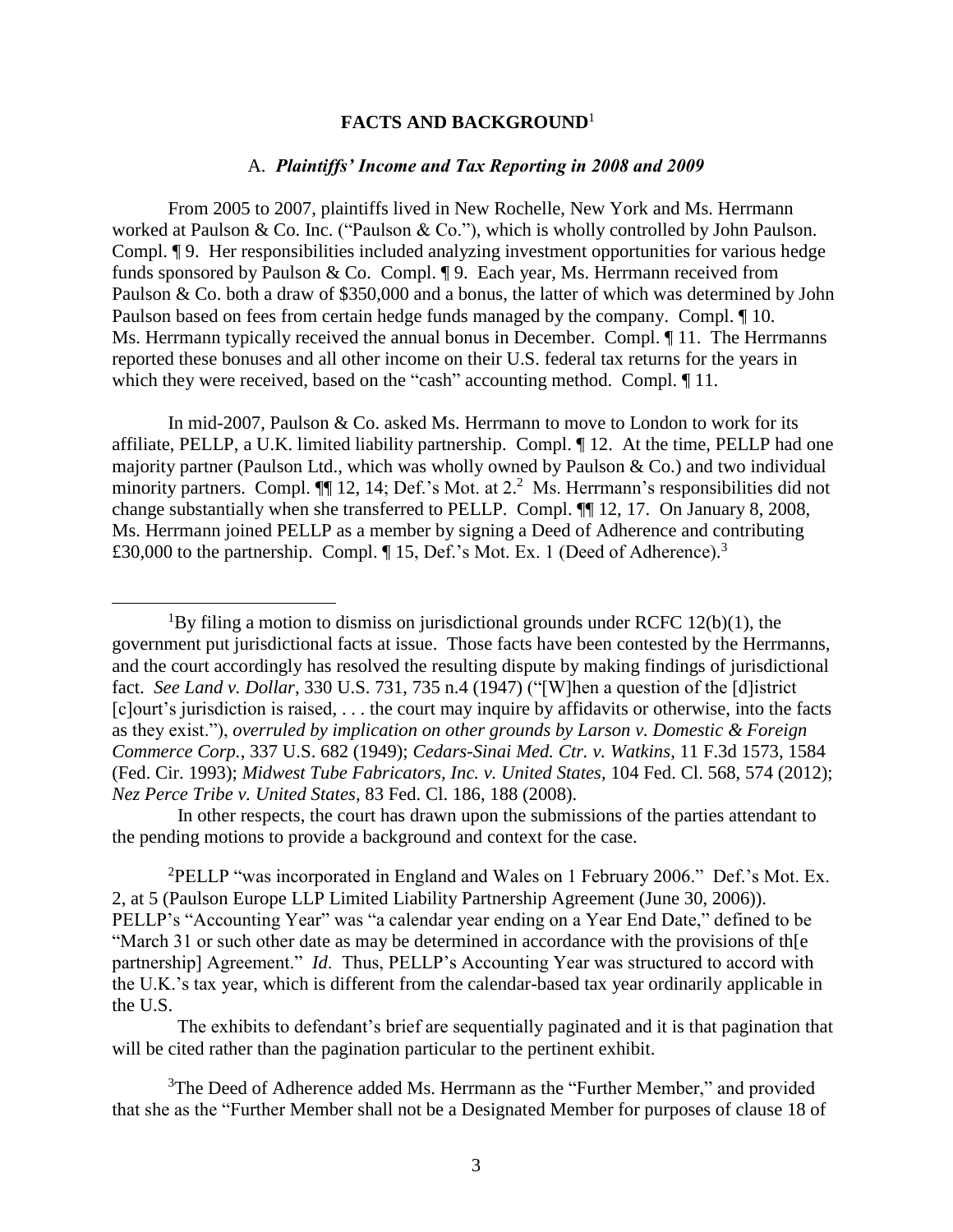After her transfer, Ms. Herrmann received monthly draws from PELLP equivalent to the annual draw of \$350,000 she had previously received from Paulson & Co. Compl.  $\P$  13, 17; Def.'s Mot. at 3. On December 31, 2008, PELLP directed that a payment be made to Ms. Herrmann in the amount of £12,764,732 (equivalent to \$18,748,838). Compl. ¶¶ 18-19; Def.'s Mot. at 3. Ms. Herrmann's bank received this payment on January 5, 2009, and it was credited to her account on January 6, 2009. Compl. ¶ 19; Answer ¶ 19.

The Herrmanns engaged Frank Hirth plc. ("Frank Hirth") for assistance in preparing their U.S. federal tax return for 2008. Compl.  $\P$  22-23 & Ex. 6C, at HER-901 to -02.<sup>4</sup> Plaintiffs did not receive a Schedule K-1 or equivalent partnership U.S. tax information from PELLP for the 2008 tax year. Compl.  $\P$  23-24; Hr'g Tr. 9:3-11 (Oct. 7, 2015).<sup>5</sup> As a result, plaintiffs reported the monthly draws Ms. Herrmann received from PELLP in 2008 on their U.S. tax return, but not the \$18 million payment they received on January 6, 2009. Compl.  $\P$  23, 25 & Ex. 6C, at HER-901 to -02, -912, -921 to -22, -940 to -42; Def.'s Mot. at 3.

The Herrmanns also engaged Frank Hirth to prepare their U.K. tax return for the U.K. tax year ending on April 5, 2008 ("2008 U.K. tax return"). Compl. ¶ 22. Plaintiffs filed their 2008 U.K. tax return on October 9, 2008, reporting Ms. Herrmann's income from PELLP during the relatively short period beginning January 15, 2008 and extending through March 31, 2008 in the amount of £106,382. Def.'s Mot. Ex. 5 (2008 U.K. Tax Return).<sup>6</sup> For the U.K. 2008 tax year, Ms. Herrmann paid £177,704 (\$270,289) in taxes to the U.K. Compl. Ex. 5, at HER-16 (Excerpts from IRS Claim Disallowance Letter). Based on this tax payment to the U.K., plaintiffs claimed a foreign tax credit of \$87,871 on their original 2008 U.S. tax return. Compl. Ex. 5, at HER-17.

On December 19, 2009, plaintiffs filed their U.K. tax return for the U.K. tax year ending on April 5, 2009 ("2009 U.K. tax return"). Compl. ¶ 27 & Ex. 5, at HER-17; Answer ¶ 27. The

 $\overline{a}$ 

<sup>4</sup>The exhibits to plaintiffs' complaint are sequentially paginated, and it is that sequential pagination that will be cited rather than the pagination particular to the pertinent exhibit.

<sup>5</sup>The date of the hearing will be omitted from further citations to the hearing transcript.

the [Limited Liability Partnership] Agreement." Def.'s Mot. Ex. 1, at 1. Clause 18 of the Agreement gave the Designated Members the responsibility for complying with the Limited Liability Partnerships Act of 2000 and the power to appoint PELLP's auditors. Def.'s Mot. Ex. 2, at 18. Paulson Ltd. and one individual were the Designated Members. *Id*. Ex. 2, at 23. Paulson Ltd. was also the "Corporate Member," and as such had "exclusive responsibility for the management and control of the Business and the affairs of the LLP." *Id*. Ex. 2, at 6, 16. Specifically, "[t]he Members other than the Corporate Member [had] no right or authority to act for the LLP or to take any part in the management of the LLP or to vote on matters relating to the LLP other than as provided in the Act or as set forth in this Agreement." *Id*. Ex. 2, at 16.

<sup>6</sup>Exhibit 5 to Defendant's Motion is plaintiffs' amended 2008 U.K. tax return. On page 77, it states that this return is an amendment to the original return filed on October 9, 2008. However, the amended return is dated July 4, 2008; the court assumes this date misstates the year and should be July 4, 2009.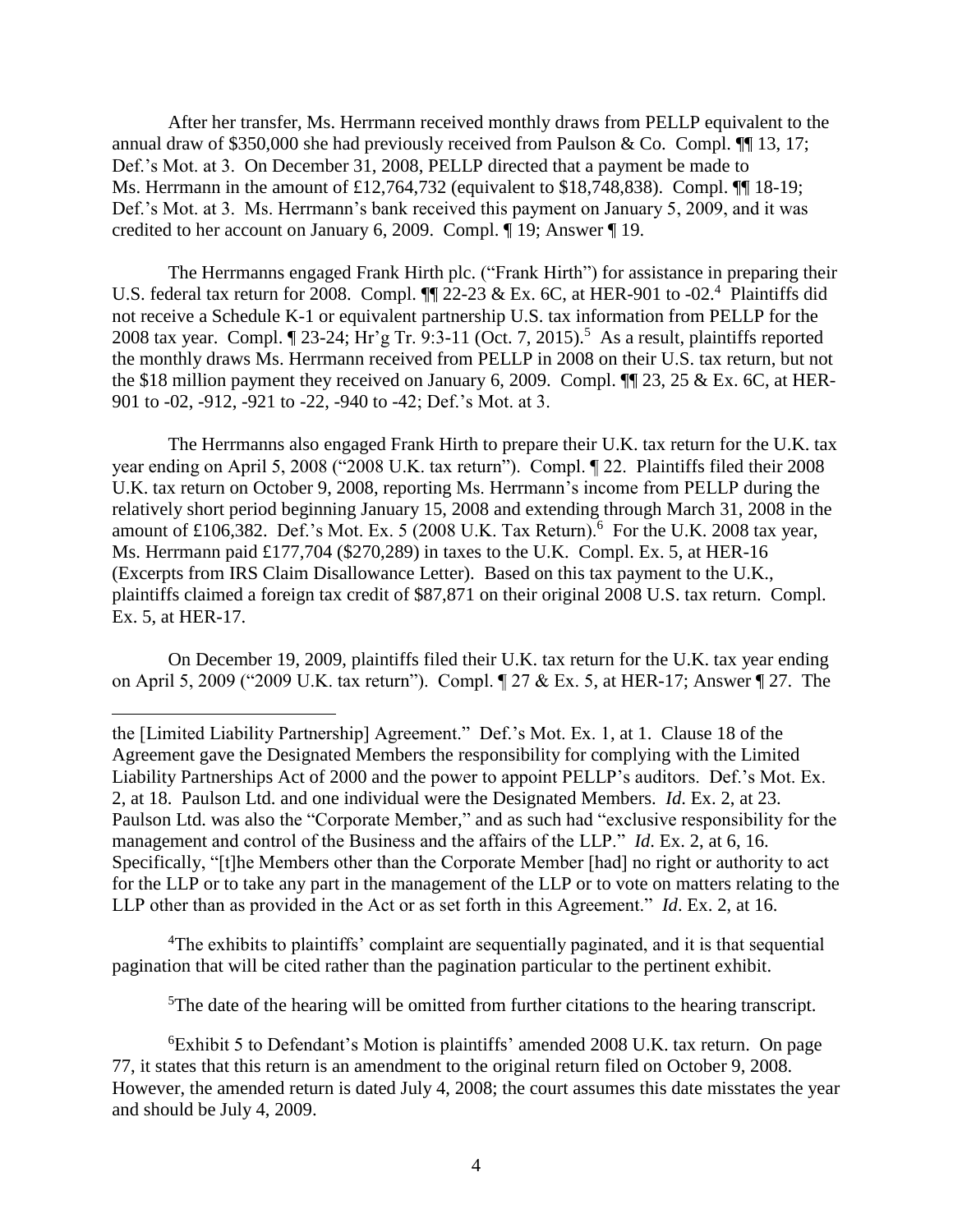2009 U.K. tax return included the \$18 million payment from PELLP, and the Herrmanns paid £6,035,448.77 (\$9,777,427) in taxes to the U.K. for the 2009 U.K. tax year, at a tax rate higher than the highest U.S. tax rate. Compl.  $\sqrt{27}$  & Ex.5, at HER-17; Answer  $\sqrt{27}$ . Based on this payment of taxes to the U.K., plaintiffs claimed a foreign tax credit of \$5,087,454 on their 2009 U.S. tax return. Compl. Ex. 5, at HER-17.

In the fall of 2010, the Herrmanns received a Schedule K-1 from PELLP for the 2009 U.S. tax year. Compl. ¶ 28. This Schedule K-1 did not include the \$18 million payment that Ms. Herrmann received from PELLP in January 2009. Compl. ¶¶ 28-29. The Herrmanns subsequently filed their 2009 U.S. tax return, reporting Ms. Herrmann's 2009 income from PELLP as indicated on the Schedule K-1, but not the \$18 million payment. Compl. 1 29.

#### B. *The IRS's Audit of PELLP and Its Resulting Notice of Computational Adjustment*

In October 2011, the IRS began an administrative proceeding at the partnership level to audit PELLP. Compl. ¶ 30; Def.'s Mot. at 3 & Ex. 6, at 95 (Notice of Beginning of Administrative Proceeding). The IRS issued Ms. Herrmann a Notice of Beginning of Administrative Proceeding on October 17, 2011, identifying her as a partner in PELLP. Def.'s Mot. Ex. 6, at 95. The notice instructed Ms. Herrmann to contact PELLP's Tax Matters Partner if she would like to participate in the proceedings, and informed her that, if applicable, the IRS would mail her "a notice of proposed changes upon completion of the audit." *Id*. 7

Later, during the course of the IRS audit but before it was completed, Ms. Herrmann received a Schedule K-1 from PELLP for the 2008 U.S. tax year, showing a partnership distribution of \$19,221,826 (including the \$18 million payment). Compl.  $\parallel$  30 & Ex. 1 (First 2008 PELLP Schedule K-1). The Schedule K-1 inaccurately reported Ms. Herrmann's foreign source income in Box 16 B as only \$3,237,873. Compl. ¶ 31 & Ex. 1, at HER-1. Then, on April 13, 2012, the IRS issued plaintiffs a Notice of Computational Adjustment ("Notice") stating that based on the First 2008 PELLP Schedule K-1, plaintiffs had under-reported their income for 2008 and had a tax due of \$6,686,901, plus penalties and interest to be determined. Compl. ¶ 33; Def.'s Mot. Ex. 9, at 116 (Notice of Computational Adjustment). The Notice included Form 4549-A, Income Tax Discrepancy Adjustments, which applied the foreign tax credit of \$87,871 reported on plaintiffs' original 2008 U.S. tax return to the recalculated tax liability. Def.'s Mot. Ex. 9, at 116. The Notice also included Form 886-A, which summarized the IRS's findings with regard to the adjustment and concluded that all of the income reported for Ms. Herrmann on the First 2008 PELLP Schedule K-1 was a partnership distribution to Ms. Herrmann and therefore was includable in her income for purposes of her 2008 U.S. tax liability. *Id*. Ex. 9, at 119-126.

Ms. Herrmann and representatives from Frank Hirth participated in a telephonic conference with the IRS audit team on July 6, 2012. Compl. ¶ 32 n.3 & Ex. 2 (E-Mail from IRS Senior Team Coordinator). During the call, Ms. Herrmann and her representatives disputed some of the information in Form 886-A and asserted that Ms. Herrmann had neither previously nor timely received the First 2008 PELLP Schedule K-1. Compl. Ex. 2, at HER-5. They also

<sup>7</sup>PELLP's Tax Matters Partner was Paulson Ltd., its "Corporate Member." *See supra*, at 3 n.3.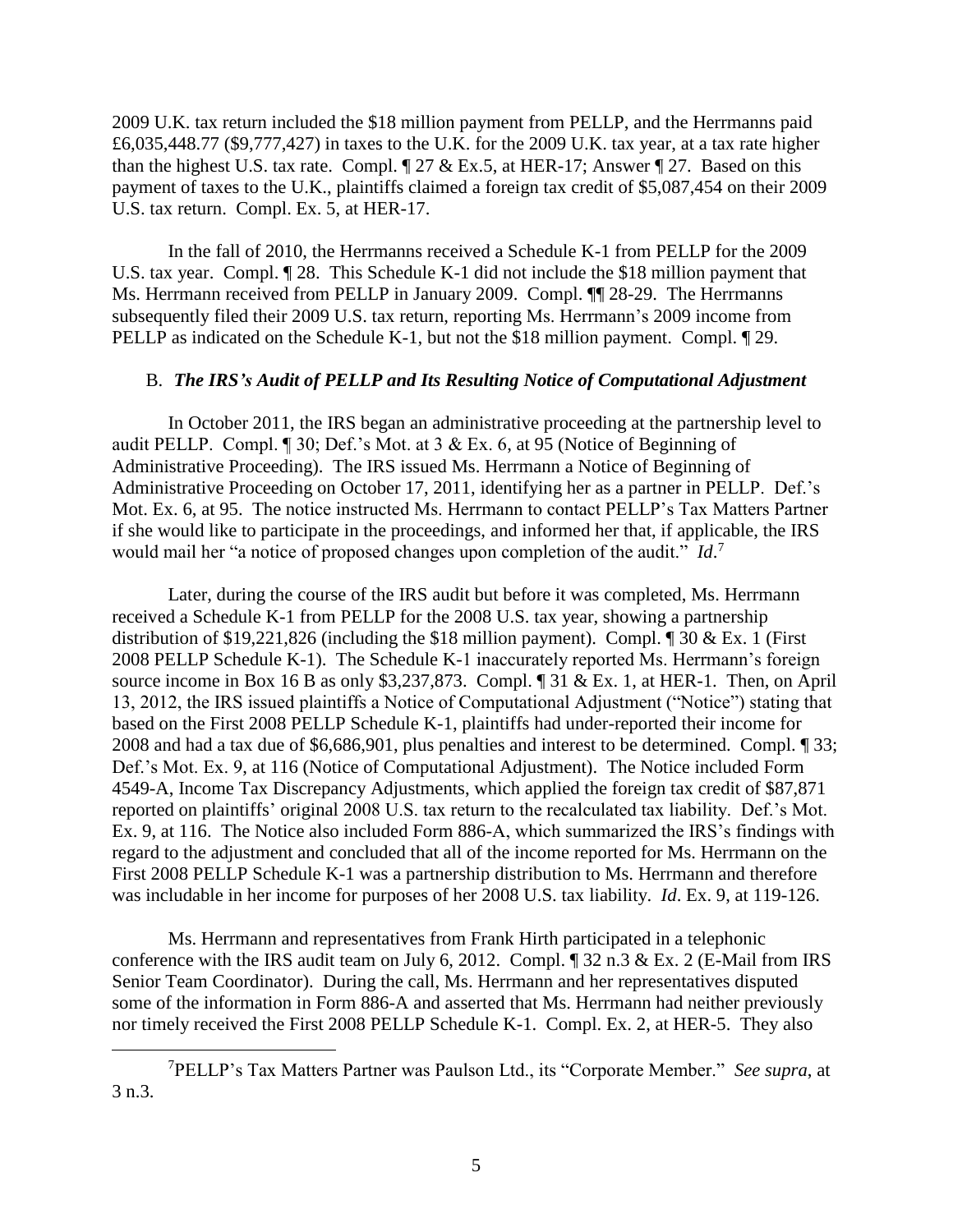requested that the IRS hold the audit closing conference in person rather than telephonically. *Id.* The IRS team stated that they preferred a telephonic conference "due to the lack of substantive issues in the partnership examination." *Id.* At that time, the IRS audit team characterized Ms. Herrmann as a "less than 1% partner" in PELLP and a "non[-]notice partner," which would not entitle her to participate in the closing conference.  $Id$ <sup>8</sup> Nevertheless, Ms. Herrmann's representatives participated in the closing conference later that month. Def.'s Mot. at 4.

The IRS closed the PELLP audit on August 30, 2012. Pls.' Mot. at 8 & Ex. 11 (IRS No-Adjustments Letter). Although the IRS made a computational adjustment to the Herrmanns' 2008 U.S. tax return, it did not make any partnership-level adjustments as a result of the audit. Def.'s Mot. at 3-4 & Ex. 7 (Form 4605, Examination Changes), Ex. 8 (Letter to PELLP Tax Matters Partner); Pls.' Mot. Ex. 11.

## C. *Plaintiffs' Notice of Tax Due and Subsequent Appeals*

PELLP issued Ms. Herrmann an amended Schedule K-1 for 2008 on July 17, 2012, approximately six weeks before the IRS closed the PELLP audit. Compl. ¶ 34 & Ex. 3 (Revised 2008 PELLP Schedule K-1). The revised Schedule K-1 stated Ms. Herrmann's foreign source income as \$21,499,055. Compl. Ex. 3. Just short of two weeks later, on July 30, 2012, the IRS issued plaintiffs a Notice of Tax Due and Notice of Intent to Levy showing tax and interest due of approximately \$7.5 million. Compl. ¶ 33 & Ex. 6A (Refund Claim); Def.'s Mot. at 4. The Notice of Tax Due did not revise the foreign tax credit applied in the original computational adjustment (\$87,871), notwithstanding the revised Schedule K-1 showing a significant increase in the amount of Ms. Herrmann's foreign source income for 2008 (\$21,499,055 versus \$3,237,873). Compl. ¶ 35.

In response to the Notice of Tax Due, plaintiffs filed an amended 2008 U.S. tax return on August 24, 2012, reporting the \$18 million payment as partnership income and claiming a foreign tax credit of \$6,691,965, based on foreign taxes *accrued* as of December 31, 2008 (\$7,264,947). Compl. ¶ 36 & Ex. 6C, at HER-158, -175, -179 to -81. 9 Based on this amended return, plaintiffs paid an additional tax due of \$37,601. Compl. ¶ 36. The IRS did not accept the amended 2008 return as fulfillment of the plaintiffs' tax obligation. Compl. ¶ 37.

 ${}^{8}$ The government addressed the resulting issue in a reply brief, submitting an affidavit from the Senior Team Coordinator, Joseph Scott, indicating that the team had misspoken at this conference and had later contacted Ms. Herrmann and her representatives to inform them that Ms. Herrmann was in fact a notice partner and entitled to participate in the closing conference. Def.'s Reply to Pls.' Resp. to Def.'s Mot. ("Def.'s Reply") Ex. A (Decl. of Joseph Scott), ECF No. 27.

<sup>&</sup>lt;sup>9</sup>Plaintiffs were cash-basis taxpayers, not accrual-basis taxpayers, but they sought permission to file their amended 2008 U.S. tax return as accrual-basis taxpayers for foreign-tax credit purposes. They did not then seek to apply the one-year carryback provisions of I.R.C. § 904(c) to their 2008 amended return, although the carryback and carryover provisions of Subsection 904(c) were later put at issue.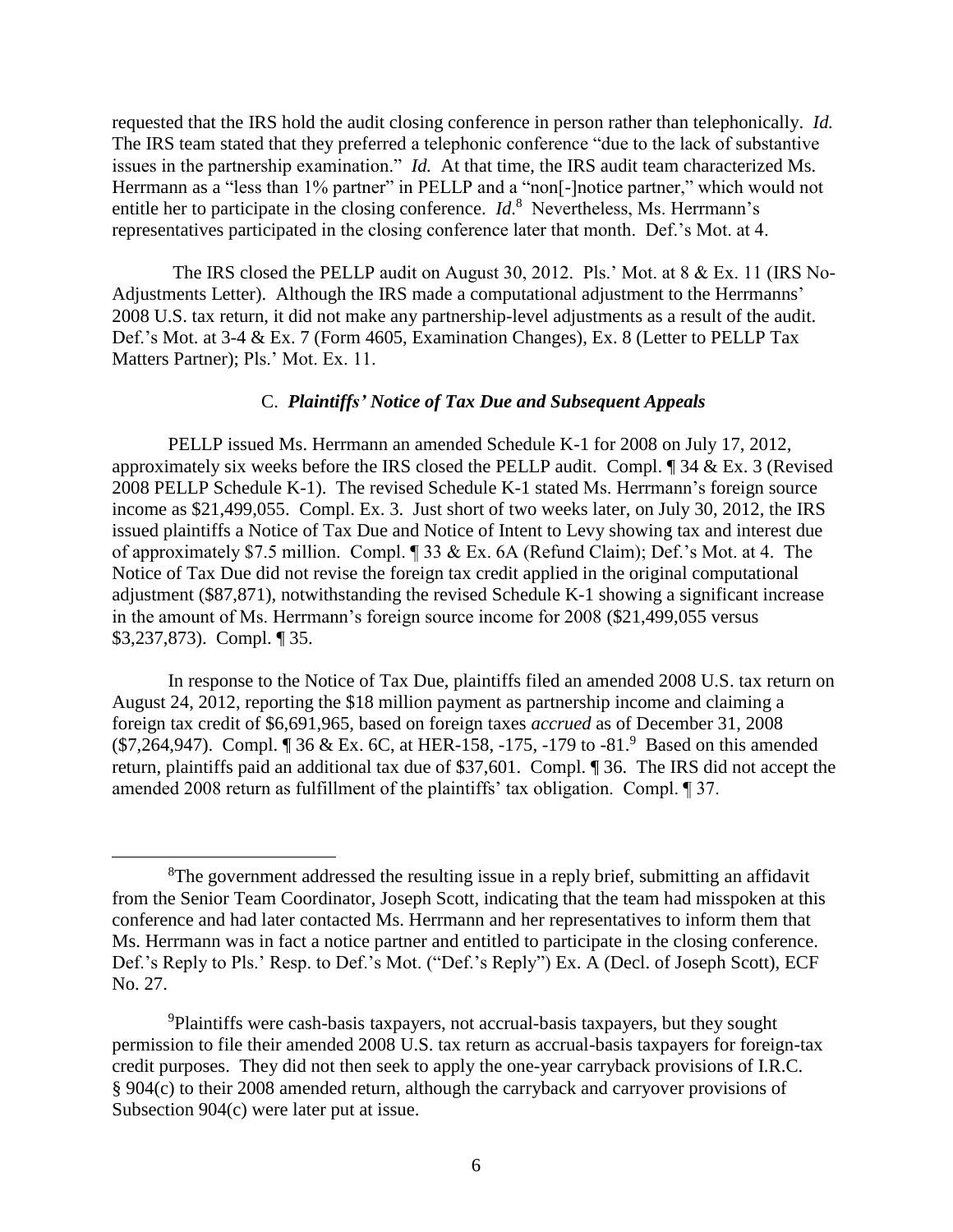On October 11, 2012, plaintiffs made a payment to the IRS of \$7,860,434.87 (\$6,649,300 in taxes and \$1,211,134.87 in interest) to satisfy fully the amount stated to be due in the Notice. Compl. ¶ 38 & Ex. 4 (IRS Payment Voucher); Def.'s Mot. at 4. The following day, plaintiffs, through Frank Hirth, submitted three documents to the IRS. Compl. ¶ 39. The first was a Form 843, Claim for Refund and Request for Abatement, requesting a refund in the amount of \$7,860,434,87. Compl. Ex. 6A (Claim for Refund). The second was a statement from Frank Hirth explaining the refund claim. Compl. Ex. 6B (Statement in Explanation of Claim for Refund). The third was a series of forms in support of Alternative Claim 1 outlined in the Frank Hirth statement, asserting that the \$18 million payment to Ms. Herrmann from PELLP should be classified under I.R.C. § 707(a)(2) as a payment to Ms. Herrmann in her capacity other than as a partner. Compl. Ex. 6C (Alternative Claim 1). Plaintiffs also asserted that they validly elected the accrual accounting method for purposes of the foreign tax credit (Alternative Claim 2), and that, still alternatively, they were entitled under the cash accounting method to carry back their 2009 foreign tax credit to the 2008 tax year (Alternative Claim 3). Compl. Ex. 6B.

The forms submitted to support Alternative Claim 1 included plaintiffs' amended 2008 U.S. tax return from August 2012, as well as a second amended return showing a refund due based on plaintiffs' assertion that the \$18 million payment should not have been reported as income in 2008, but rather in 2009 when the plaintiffs received it. Compl. Ex. 6C, at HER-46 to -257. With the second amended return was Form 8082, Notice of Inconsistent Treatment or Administrative Adjustment Request. Compl. Ex. 6C, at HER-91 to -92. In Form 8082, plaintiffs stated that \$21,150,068 of the income reported on the first amended 2008 U.S. tax return and on the 2008 PELLP Schedule K-1 was a payment to Ms. Herrmann "in her capacity as other than a partner," and the form was intended to address this discrepancy. Compl. Ex. 6C, at HER-91 to -92. At the top of the form, plaintiffs checked Box 1(a) for "Notice of inconsistent treatment," but did not check Box 1(b) for "Administrative adjustment request." Compl. Ex. 6C, at HER-91.

Plaintiffs' counsel conferred with IRS representatives about the refund claim in the following months, including during a conference call on December 7, 2012. Compl. Ex. 6D (Supplemental Letter in Support of Refund Claim). Plaintiffs, through counsel, also submitted a supplemental letter to the IRS on December 20, 2012, focusing primarily on the argument in Alternative Claim 1 that the \$18 million payment should be considered a payment to Ms. Herrmann in a capacity other than as a partner in PELLP. Compl. Ex. 6D.

 The IRS proposed disallowance of plaintiffs' refund claim on September 10, 2013. Compl. ¶ 39 & Ex. 5 (Excerpts from Claim Disallowance Letter); Def.'s Mot. at 5 & Ex. 10 (Claim Disallowance Letter).<sup>10</sup> With regard to Alternative Claim 1 (that the \$18 million payment to Ms. Herrmann was for services in a capacity other than as a partner), the IRS found that Ms. Herrmann had elected to be a partner in PELLP when she signed the Deed of Adherence and contributed £30,000 to the partnership, and her work with the partnership was consistent with payment of \$18 million in her capacity as a partner. Def.'s Mot. Ex. 10, at 135-41. For

<sup>&</sup>lt;sup>10</sup>The Claim Disallowance Letter also assessed an additional 20% accuracy-related penalty against plaintiffs in the amount of \$1,337,380.20. Compl. ¶ 39. Plaintiffs have disputed that penalty in the United States Tax Court. *See* Def.'s Notice to the Court, ECF No. 15. Accordingly, this penalty is not part of the refund claim currently before this court.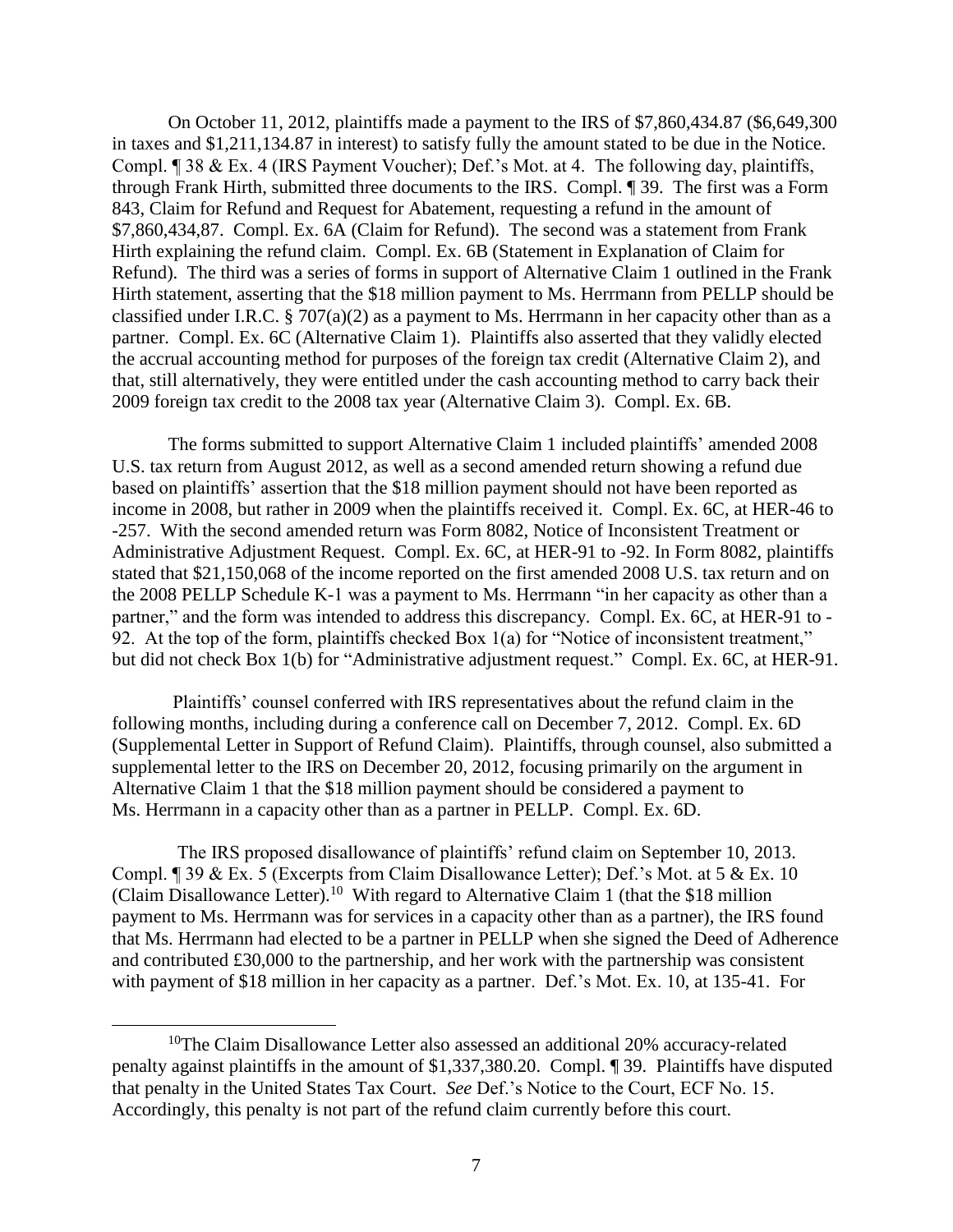Alternative Claim 2 (plaintiffs' election of the accrual accounting method for purposes of the foreign tax credit), the IRS found that plaintiffs were bound by their previous elections to use the cash accounting method. *Id.* Ex. 10, at 147. Finally, for Alternative Claim 3 (that plaintiffs should be allowed to carry back the foreign tax credit to 2008), the IRS noted that plaintiffs had already carried forward some foreign tax credit from 2009 to 2010 and 2011, and that if they elected instead to carry back the credit to 2008, they must amend their returns for the subsequent years (which plaintiffs declined to do). *Id.* Ex. 10, at 148-55.

 The Herrmanns filed a letter protesting the claim disallowance on October 30, 2013. Compl. ¶ 40; Def.'s Mot. at 5. The IRS Appeals Office held an appeals conference on April 16, 2014, followed by a series of telephonic hearings. Compl. ¶ 40; Def.'s Mot. at 5. Plaintiffs were unsuccessful in their appeal, and they filed their complaint in this court on October 3, 2014.

#### **ANALYSIS**

Very few aspects of the proceedings before the IRS, both at the partnership level and at the partner level, were conducted with precision or on an ordinary and customary procedural path. Instead, what is evident and problematic is the "IRS' muddled handling of this case." *Bedrosian v. Commissioner*, 143 T.C. 83, 113 (2014). In the circumstances, a number of unusual procedural issues have been raised along with questions related to the merits.

## A. *Jurisdiction Over Partnership Items in This Refund Case*

The court has jurisdiction over tax refund cases under the Tucker Act, 28 U.S.C. § 1491(a)(1), *see Ledford v. United States*, 297 F.3d 1378, 1382 (Fed. Cir. 2002), and I.R.C. § 7422, which governs the specific procedural requirements for such cases, *see Sandoval Lua v. United States*, *\_\_ Fed. Cl. \_\_, \_\_, 2015 WL 5656125*, at \*2 (2015). Subsection 7422(a) requires taxpayers to file a tax refund claim with the IRS before pursuing the claim in federal court. I.R.C. § 7422(a). Subsection 7422(h) bars claims for the refund of taxes related to partnership items "except as provided in section  $6228(b)$  or section  $6230(c)$ ." I.R.C. § 7422(h).<sup>11</sup> The statutory provisions cited in Subsection 7422(h) address consideration of partnership items in partner-level proceedings and the effect of partnership items on a partner's return. Subsection 6228(b) provides that "[i]f the Secretary fails to allow any part of an administrative adjustment request filed . . . by a partner[,] . . . such partner may, pursuant to section 7422, begin a civil action for refund of any amount due by reason of the adjustments." I.R.C. § 6228(b)(2)(A). Subsection 6230(c) provides that "[a] partner may file a claim for refund on the grounds that the Secretary erroneously computed any computational adjustment necessary to make the

<sup>&</sup>lt;sup>11</sup>A partnership item is defined in I.R.C. § 6231(a)(3) as "any item required to be taken into account for the partnership's taxable year . . . to the extent regulations prescribed by the Secretary provide that . . . such item is more appropriately determined at the partnership level than at the partner level." For purposes of the government's motion for partial dismissal, plaintiffs concede *arguendo* that the determination of whether Ms. Herrmann was a partner in PELLP, and if so, whether the \$18 million payment was for services other than in her capacity as a partner, is a "partnership item" under Paragraph 6231(a)(3). Pls.' Opp'n at 2-3.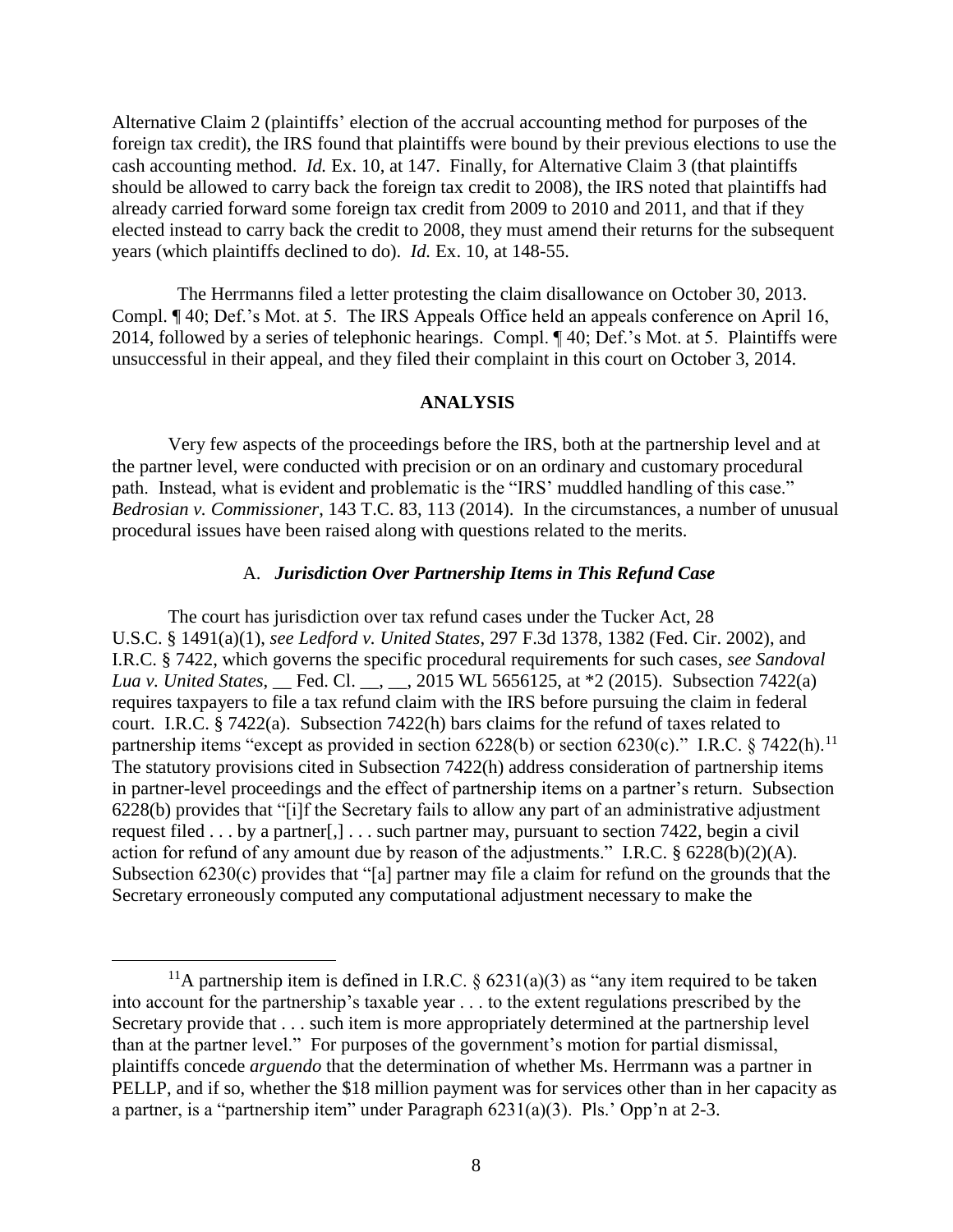partnership items on the partner's return consistent with the treatment of the partnership items on the partnership return." I.R.C.  $\S$  6230(c)(1)(A)(i).

In this case, the government contends that Subsection  $6230(c)$  provides the only exception to the restriction on refund claims dependent upon partnership items. As the government would have it, the Herrmanns are limited to challenging the IRS's computational adjustment to Ms. Herrmann's partnership income derived from the PELLP audit. Def.'s Mot. at 10-11. The government asserts that the exception related to an AAR in Subsection 6228(b) does not apply to this case because the Herrmanns did not file a valid AAR, and therefore they may not challenge whether Ms. Herrmann was a partner in PELLP or whether the \$18 million payment made to her by PELLP was made in her capacity as a partner (Count Two). *Id.* at 11- 19. The Herrmanns counter that they submitted a valid AAR with the refund claim in October 2012, giving the court jurisdiction to address the partnership items raised in that AAR following the IRS's denial of the associated refund claim. Pls.' Resp. in Opp'n to Def.'s Mot. ("Pls.' Opp'n") at 3-14, ECF No. 25; *see also* Pls.' Mot. to Strike at 5-8.

I.R.C. § 6227 establishes the procedure for filing an AAR to request conversion of items previously determined to be partnership items into non-partnership items. Any partner may file an AAR within three years of when the partnership return for the tax year is filed, or the last day for filing such a return, whichever is later, as long as the AAR is filed before the tax matters partner is mailed a notice of final partnership administrative adjustment for the tax year. I.R.C. § 6227(a). This limitations period is extended "for the period within which an assessment may be made pursuant to an agreement [between the IRS and the partner]." I.R.C. § 6227(b); *see also* I.R.C. § 6229(b) (providing for extensions of the period of limitations for making assessments against partners). For an AAR from a partner other than the tax matters partner, the IRS can (1) process the request as it would a refund claim for non-partnership items, (2) assess additional tax resulting from the adjustments, (3) notify the partner that the relevant partnership items shall be treated as non-partnership items, or (4) conduct a partnership proceeding. I.R.C. § 6227(d).

In 26 C.F.R. (Treasury Regulation or "Treas. Reg.") § 301.6227(d)-1, the Department of the Treasury provides parameters and specifications for filing an AAR on behalf of a partner who is not the tax matters partner. An AAR "shall be *filed on the form prescribed by the Internal Revenue Service* for that purpose *in accordance with that form's instructions*." Treas. Reg. § 301.6227(d)-1(a) (emphasis added). The regulation further states that:

Except as otherwise provided in that form's instructions, the request shall—

(1) Be filed in duplicate, the original copy filed with the partner's amended income tax return (on which the partner computes the amount by which the partner's tax liability should be adjusted if the request is granted) and the other copy filed with the service center where the partnership return is filed (but, if the notice described in section  $6223(a)(1)$  (beginning of an administrative proceeding) has already been mailed to the tax matters partner, the statement should be filed with the Internal Revenue Service office that mailed such notice);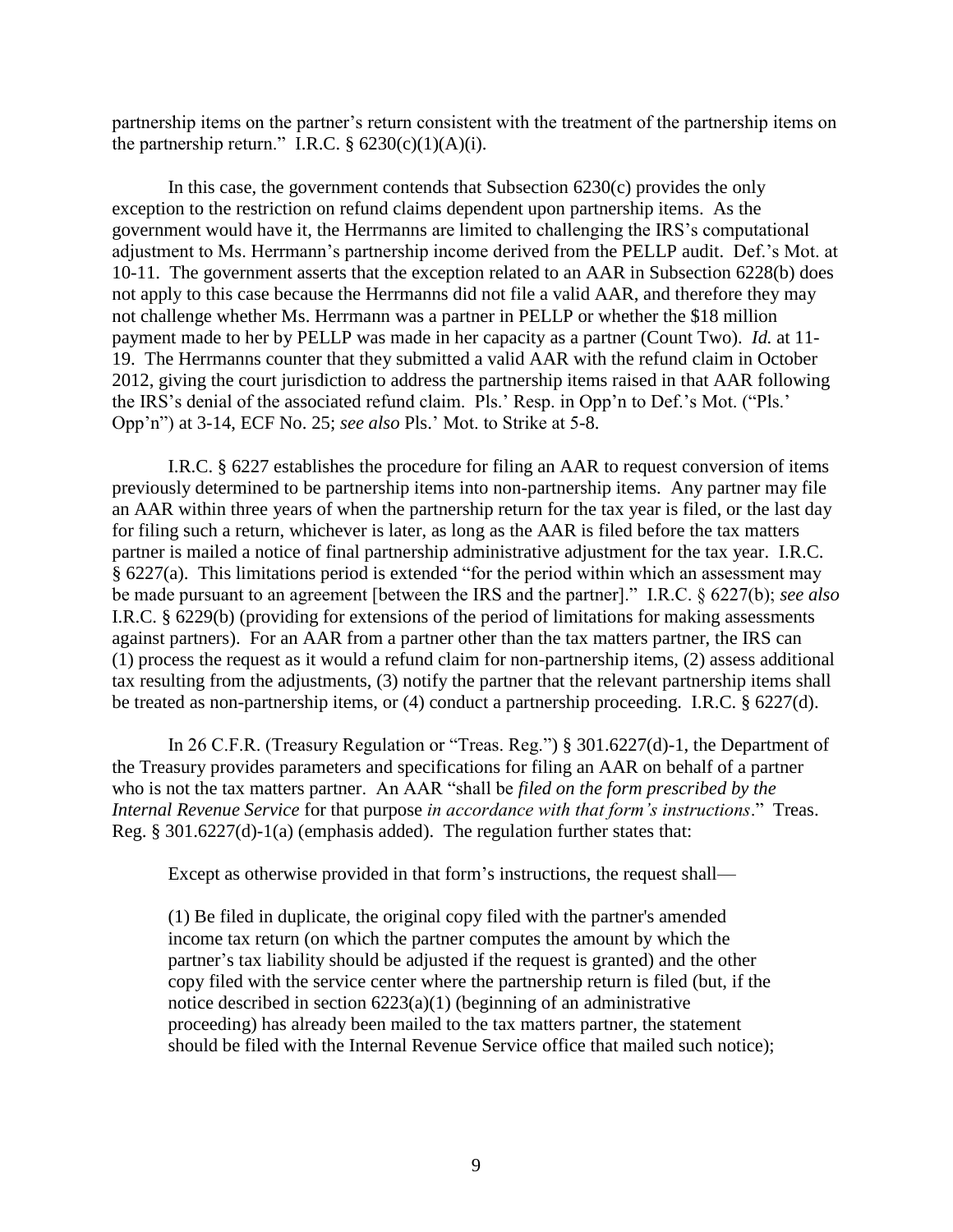(2) Identify the partner and the partnership by name, address, and taxpayer identification number;

(3) Specify the partnership taxable year to which the administrative adjustment request applies;

(4) Relate only to partnership items; and

(5) Relate only to one partnership and one partnership taxable year.

## *Id.*

 $\overline{a}$ 

 The "form prescribed by the Internal Revenue Service" for filing an AAR is Form 8082, Notice of Inconsistent Treatment or Administrative Adjustment Request.<sup>12</sup> The IRS has also published a three-page document of instructions for Form 8082. *See*  Instructions for Form 8082 (Rev. December 2011) ("Instructions"). For a notice of inconsistent treatment, taxpayers are instructed to "[u]se Form 8082 to notify the IRS of any inconsistency between [their] tax treatment of an item and the way the [partnership] treated and reported the same item on its return." *Id*. at 1. For an AAR, the Instructions indicate that the form is used "to correct a previously filed return," including "[a] request by a partner . . . to correct [partnership] items on that person's income tax return." *Id.* Line 1 of Form 8082 contains two boxes; box (a) is labelled "Notice of inconsistent treatment" and box (b) is labelled "Administrative adjustment request." The Instructions state:

<sup>&</sup>lt;sup>12</sup>Some courts have held that an amended tax return filed without an attendant Form 8082 is insufficient to serve as an AAR. *See Shirley v. United States*, No. 3:11-CV-323-DW, 2013 WL 504896, at \*14 (W.D. Ky. Feb. 8, 2013); *Rothstein v. United States*, No. 97-647T, 1998 WL 331582 (Fed. Cl. 1998); *Phillips v. Commissioner*, 106 T.C. 176, 181 (1995). Other courts have suggested that an amended return by itself could constitute a valid AAR if the return met the substantive requirements of I.R.C. § 6227 and Treas. Reg. § 301.6227(d)-1. *See Rigas v. United States*, 486 Fed. Appx. 491, 498-99 (5th Cir. 2012); *Samueli v. Commissioner*, 132 T.C. 336, 343-44 (2009) (citing *Wall v. United States*, 133 F.3d 1188 (9th Cir. 1998), for the proposition that an amended return could constitute an AAR, but relying on the substantial-compliance doctrine for the result). At least two courts have explicitly found that an amended return filed without Form 8082 is a valid AAR when the amended return otherwise complies with the relevant statute and regulation. *See Wall v. United States*, 89 F.3d 848 (9th Cir. 1996) (unpublished table decision); *United States v. Stewart*, \_\_ F. Supp. 3d \_\_, 2015 WL 5009363 (S.D. Tex. Aug. 20, 2015), *appeal docketed*, No. 15-2059 (5th Cir.).

Correspondingly, submission of a Form 8082 that omits information explicitly required by statute and regulation can be ineffective as an AAR. *See Metro Riverboat Assocs. Inc. v. United States*, No. 05-3109, 2006 WL 3923975, at \*3 (E.D. La. Nov. 16, 2006) (A Form 8082 that omitted the partnership's identity, the identifying number of the partnership, and the IRS center where the partnership return was filed had defects that were "not merely technical," but "substantial."), *aff'd*, 264 Fed. Appx. 461 (5th Cir. 2008).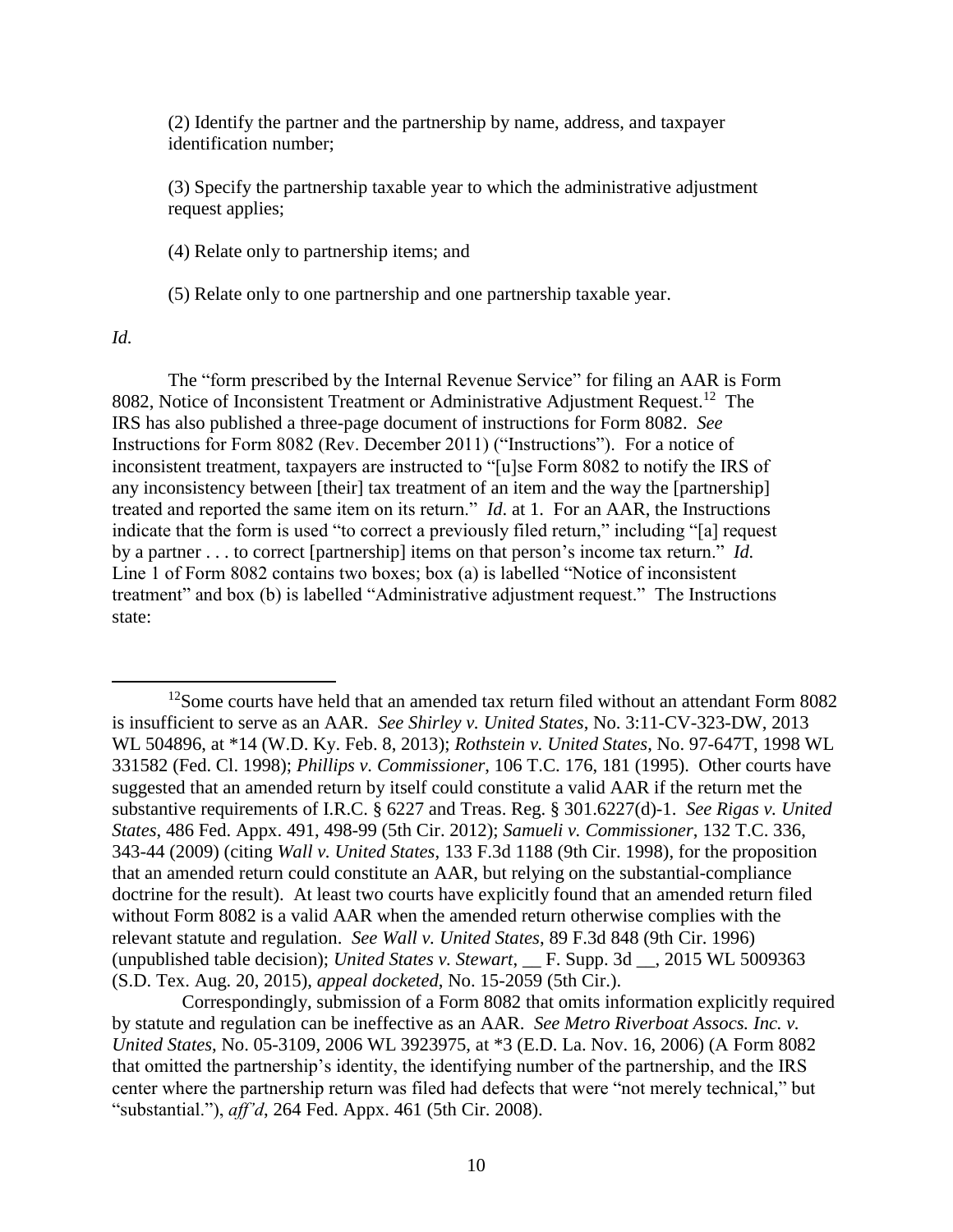Check box (a) if you believe an item was not properly reported on the Schedule K-1 . . . you received, or you have not received a Schedule K-1 . . . by the time you are required to file your tax return (including extensions).

Check box (b) if you are filing an AAR on which you are requesting a change in the amount or treatment of any item from the way you reported it on your return as originally filed or as you later amended it.

Check both boxes if a partner . . . is reporting an item on his or her AAR differently from the way that the item was reported on his or her original return and inconsistently with the way the [partnership] reported the item.

### *Id.* at 3.

 $\overline{a}$ 

Here, the Herrmanns filed Form 8082 with their second amended 2008 U.S. tax return, in support of Alternative Claim One in their October 2012 refund claim. Compl. Ex. 6C, at HER-91 to -92. On Line 1 of the form, plaintiffs checked box (a) (Notice of inconsistent treatment), but did not check box (b) (Administrative adjustment request). Compl. Ex. 6C, at HER-91. The government points to this line of the form as the fatal flaw in plaintiffs' AAR, asserting that plaintiffs' failure to check box (b) made the AAR procedurally invalid. Def.'s Reply to Pls.' Opp'n at 5-7, ECF No. 27.<sup>13</sup>

The court disagrees. Contrary to defendant's assertions, the Herrmanns precisely complied with the IRS's published instructions for Form 8082. The relevant Treasury Regulation specifically instructs taxpayers to file an administrative adjustment request "in accordance with [Form 8082's] instructions." Treas. Reg. § 301.6227(d)-1(a). Based on these instructions, the Herrmanns checked box (a) on Line 1 because they believed the \$18 million payment was not properly reported on the 2008 Schedule K-1 with which they were presented as part of the PELLP audit. Additionally, the instructions state that both boxes should be checked if the partner is reporting an item "differently from the way that the item was reported on his or her *original* return." Instructions at 3 (emphasis added). The Herrmanns were not reporting the \$18 million payment differently from the way it was reported on their original 2008 return; rather, they were reporting it exactly the same way as they did on their original return, which is to say they were not reporting it as includable income for the 2008 tax year. Therefore, under a precise

<sup>&</sup>lt;sup>13</sup>The government also argues that plaintiffs' "purported  $AAR$ " was "substantively defective" because the relevant regulation states that AARs shall "[r]elate only to partnership items," Treas. Reg. § 301.6227(d)-1(a)(4), and plaintiffs' *refund claim* also relates to nonpartnership items such as application of the foreign tax credit. This contention by the government respecting the regulation is flawed. The regulation lists elements that must be present in an AAR, along with the requirement that a single AAR must be used only for partnership items for one partnership in one partnership taxable year. The court understands this as a limitation on what information the IRS will consider in a single AAR, not as a bar against the taxpayer from submitting other information to the IRS on the same day. Therefore, the fact that the Herrmanns also addressed non-partnership items in their separate but attendant refund claim does not invalidate their Form 8082.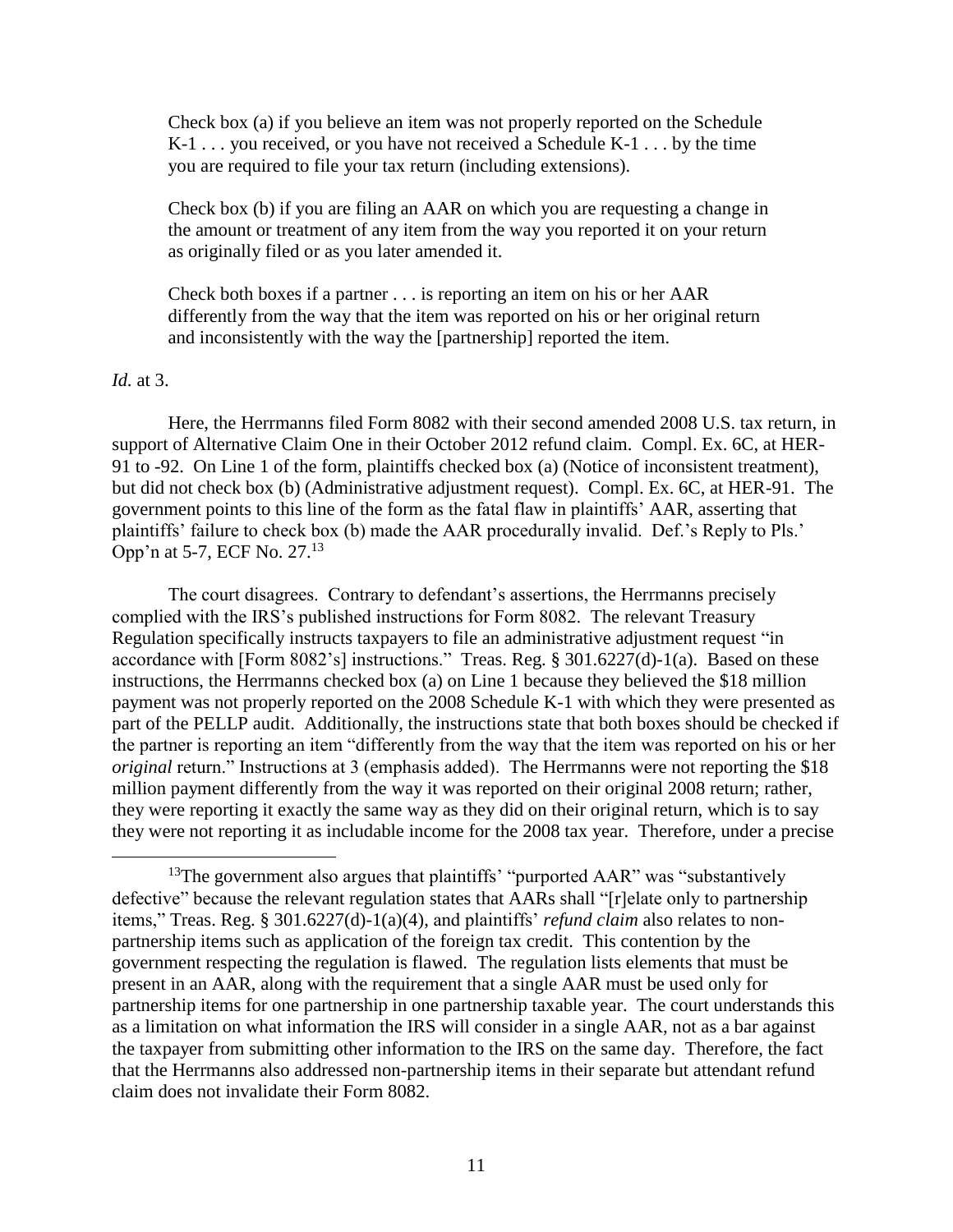reading of the Form 8082 instructions, the Herrmanns could not have checked both boxes on Line 1 based on their situation. The government's argument to the contrary, *i.e.*, that to file an AAR they had to check box (b), is intuitively understandable, but it sidesteps the explicit instructions for the form.<sup>14</sup>

The government does not dispute that plaintiffs complied with the relevant filing steps for an AAR identified in clauses (1)-(5) of Treas. Reg. § 301.6227(d)-1(a). The Form 8082 was filed in duplicate, it appropriately identified PELLP as the relevant partnership, it listed the pertinent tax year, it concerned only PELLP's partnership items, and it focused only on the 2008 tax year. *See*, *e.g.*, Compl. Ex. 6C, at HER-91 to -92.<sup>15</sup>

We're not inserting the word "only." When you look at the instructions, we clearly had to comply with the check Box A because that was applicable. Box B references an amended return and an original return. And then when you get down to the instructions that say both, check both boxes, it omits the amended return. It only relates to an original. So, we're not saying only. We're saying that it was not wrong for the [p]laintiffs to file the way that they did.

## Hr'g Tr. 53:4-12.

 The Herrmanns have the better of this dispute over interpretation of the instructions for Form 8082. If the Treasury wanted to refer both to the original return and any amended return, it well knew how to do so, as it had done exactly that in the portion of the instructions which called for checking box (b), but not for checking both boxes. This interpretation is at first glance counter-intuitive, but that circumstance is entirely attributable to the specific text. Particularly where the Treasury Regulation calls for "fil[ing] on the form prescribed by the Internal Revenue Service for that purpose *in accordance with that form's instructions*," Treas. Reg. § 301.6227(d)- 1(a) (emphasis added), the court has no leeway to recast the instructions as the government now wishes they had been written. The Department of the Treasury might usefully draft better instructions for Form 8082 to forestall similar disputes in the future.

<sup>15</sup>Additionally, the first sentence of the Frank Hirth statement accompanying the refund claim and the attendant Form 8082 explicitly stated: "Pursuant to sections 6227, 6230, and 6402 [of the I.R.C.], this statement is submitted in support of the refund claims *and related request for* 

 $\overline{a}$ <sup>14</sup>As counsel for the government stated at the hearing, "[d]efendant's argument is that they should have checked the box that clearly says 'administrative adjustment request.' There's no — you can't read that box any other way." Hr'g Tr. 20:19-22. The government also contends that plaintiffs' interpretation of the instructions reads the word "only" into the instructions. Hr'g Tr. 21:7-12. This aspect of the government's argument refers to that part of the instruction for Form 8082 that states: "Check both boxes if a partner . . . is reporting an item on his or her AAR differently from the way that the item was reported on his or her original return." The government's position is that plaintiffs are inserting "only" either after the word "boxes" or between the words "reported" and "on." In this connection, the government draws attention to the fact that the Herrmanns filed first and second amended returns. Hr'g. Tr. 24:7- 24. The Herrmanns respond that: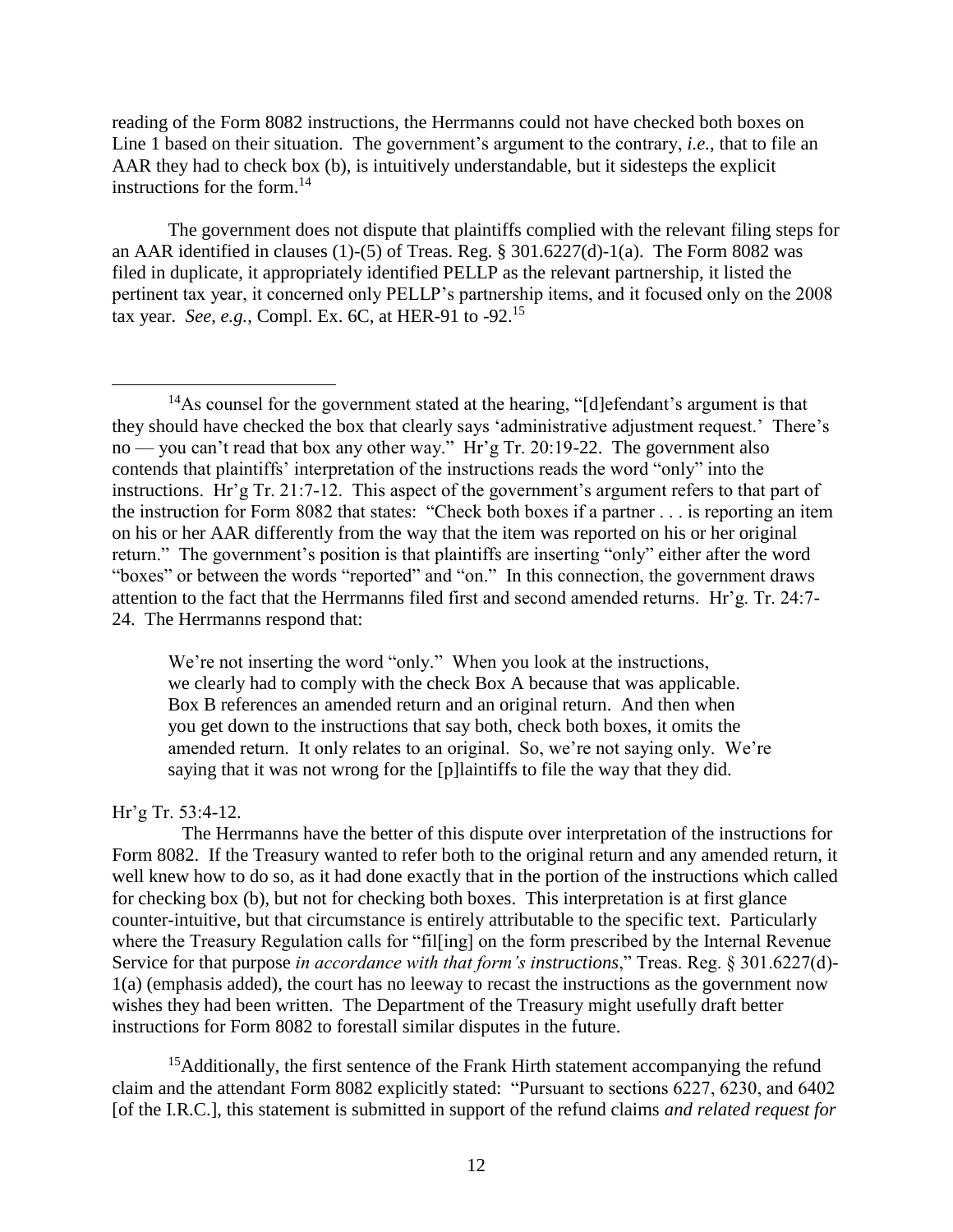Moreover, the IRS well knew that the Herrmanns were filing an AAR in conjunction with their refund claim. Internal IRS correspondence demonstrates that the IRS recognized that plaintiffs were submitting an AAR. *See* Pls.' Opp'n Exs. 2, 5.<sup>16</sup> The government thus cannot now argue that plaintiffs' failure to check box (b) on Form 8082 prevented the IRS from recognizing that plaintiffs were submitting an AAR as part of their refund claim. *Cf. Rigas v. United States*, 486 Fed. Appx. 491, 499 (5th Cir. 2012) (concluding that submitting Form 8082 was a procedural rather than a substantive requirement of an AAR, and that a refund claim could suffice as a AAR if it fulfilled all other substantive requirements of I.R.C. § 6227); *Taylor v. Commissioner*, 67 T.C. 1071, 1077-78 (1977) (holding that procedural or directory requirements of tax regulations "are not of the essence of the thing to be done but given with a view to the orderly conduct of business," and that fulfillment of the substantive requirements of the regulations is sufficient).<sup>17</sup>

*administrative adjustment* filed on behalf of [the Herrmanns]." Compl. Ex. 6B, at HER-27 (emphasis added).

 $\overline{a}$ 

<sup>16</sup>On September 30, 2015, plaintiffs filed a Motion for Leave (ECF No. 29) to file an additional exhibit (Exhibit 5) to Plaintiffs' Opposition. The government's counsel received notice that plaintiffs would refer to that exhibit before the government filed its reply brief. The exhibit consists of e-mails between and among members of the IRS Exam Team that reviewed the Herrmanns' October 2012 refund claim; plaintiffs received these e-mails as a result of a request under the Freedom of Information Act. The government opposed the Motion for Leave on October 2, 2015 on the ground that the proffered exhibit is irrelevant to defendant's motion for partial dismissal. The court grants plaintiffs' motion to file the additional exhibit and finds that it is relevant to the question of whether the IRS had sufficient notice that plaintiffs were filing an AAR attendant to their refund claim.

 $17$ Because the court concludes that plaintiffs complied with the instructions for submitting Form 8082, it need not reach the Herrmanns' argument that, notwithstanding their failure to check box (b), they substantially complied with the AAR requirements of I.R.C. § 6227 and Treas. Reg. § 301.6227(d)-1. *See* Pls.' Opp'n at 11-14. The Federal Circuit takes a narrow view of the "substantial compliance" doctrine. *See Credit Life Ins. Co. v. United States*, 948 F.2d 723, 726-27 (Fed. Cir. 1991). In *Credit Life*, the court of appeals quoted with approval the Seventh Circuit's test for substantial compliance: "We think the doctrine [of substantial compliance] should be interpreted narrowly, and point out that the courts of appeals owe no special deference to the Tax Court's [approval of the doctrine]. . . . The common law doctrine of substantial compliance should not be allowed to spread beyond cases in which the taxpayer had a good excuse (though not a legal justification) for failing to comply with either an unimportant requirement or one unclearly or confusingly stated in the regulations or the statute." *Credit Life*, 948 F.2d at 726-27 (quoting *Prussner v. United States*, 896 F.2d 218, 224 (7th Cir. 1990) (en banc)). *Credit Life* and *Prussner* are arguably inconsistent with *Rigas* and *Taylor*, at least in the context of AARs. Although the court is bound by the Federal Circuit's decision in *Credit Life*, there is no need to delve into the depth of that divergence in views, given the Herrmanns' explicit compliance with the instructions for submitting Form 8082. *See Riether v. United States*, 919 F. Supp. 2d 1140, 1150-51 (D.N.M. 2012) (noting the disagreement over application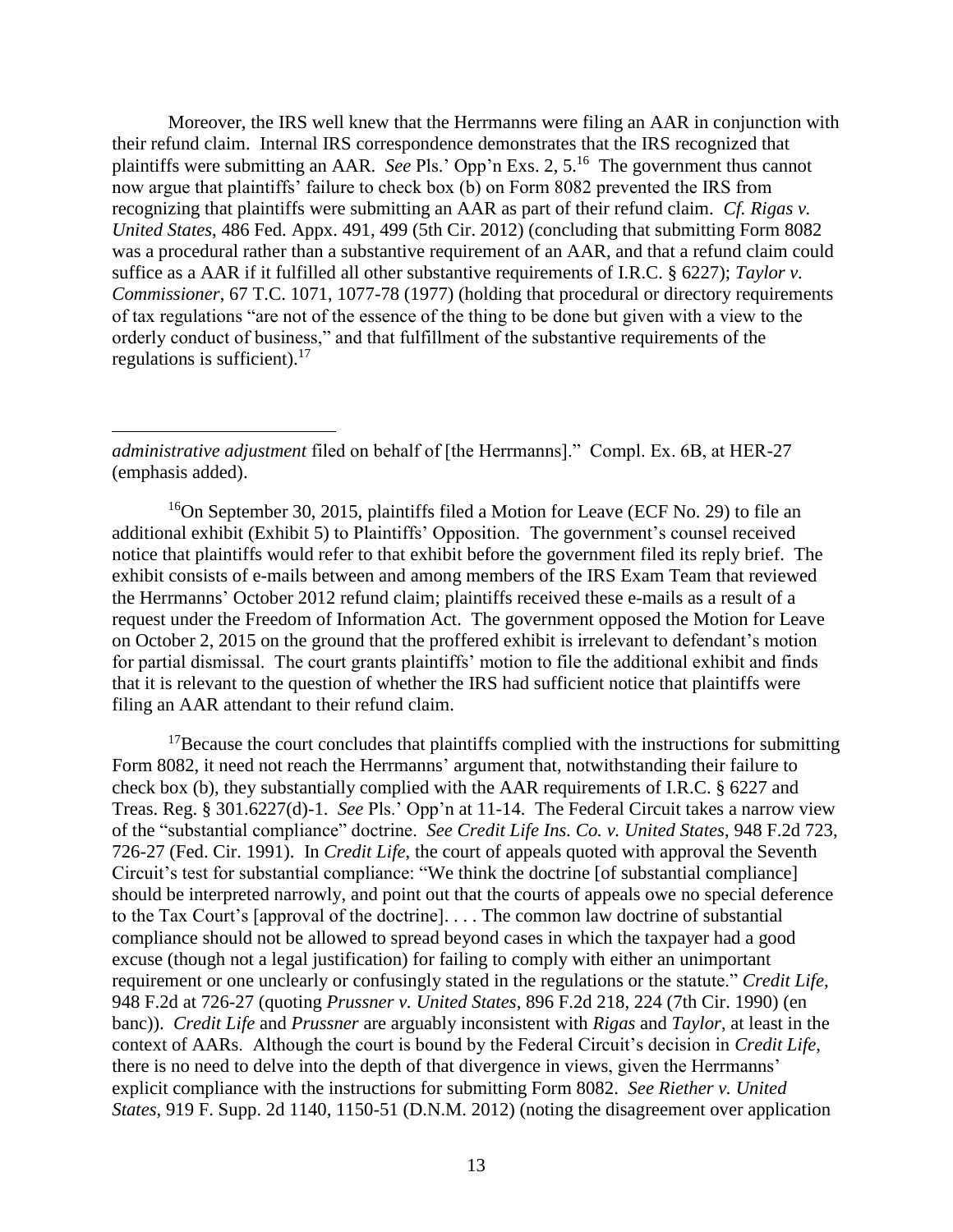Accordingly, the court has concluded that the government's motion to dismiss Count Two should be denied. This decision moots plaintiffs' motion to strike the government's jurisdictional defense. *See Cook v. United States*, <u></u> Fed. Cl. \_, \_, 2015 WL 6163263, at \*29 (2015) (denying a motion to strike as moot when the pertinent disputed issue was resolved on other grounds).

## B. *The Government's Alleged Violation of TEFRA During Its Audit of PELLP*

Separately, the government asserts that plaintiffs' allegations with regard to Count Four are too vague to establish jurisdiction because plaintiffs did not request specific monetary relief to redress the claim set out in that Count, nor did they specify how the IRS violated the provisions of TEFRA by excluding Ms. Herrmann from the PELLP audit.<sup>18</sup> The question about Count Four, however, is inextricably bound up in the court's resolution of Counts One and Two. If the court determines that Ms. Herrmann was a partner in PELLP during the relevant time period, it must also determine whether the \$18 million payment was for services other than in her capacity as a partner under I.R.C.  $\S 707(a)(2)(a)$ . A decision by the court in this respect will be made as a result of a *de novo* proceeding that may consist of a trial of the relevant facts. *See George E. Warren Corp. v. United States*, 141 F. Supp. 935, 940 (Ct. Cl. 1956) ("The tax laws contemplate a trial *de novo*."); *Gingerich v. United States*, 77 Fed. Cl. 231, 240 (2007) ("A tax refund suit is a *de novo* proceeding."); *see also Wells Fargo & Co. v. United States*, 91 Fed. Cl. 35, 75 (2010), *aff'd*, 641 F.3d 1319 (Fed. Cir. 2011).

 If Ms. Herrmann was in fact a partner in PELLP, the IRS had an obligation under I.R.C. § 6224 to allow her "to participate in any administrative proceeding relating to the determination of partnership items at the partnership level." I.R.C. § 6224(a); *see also Olson v. United States*, 172 F.3d 1311, 1317 (Fed. Cir. 1999) ("Every partner has the right to participate in the IRS's examination of the partnership's information return."); 2 Arthur B. Willis & Philip F. Postlewaite, *Partnership Taxation* ¶ 20.5[3] (7th ed. 2015) ("Any partner, including an indirect partner, has the right to participate in [TEFRA] proceedings."). It is not apparent what level of participation the IRS was required to afford Ms. Herrmann. The Deed of Adherence signed by

of the substantial-compliance doctrine but ruling on the pertinent issues in that case without deciding how narrow the *Prussner* approach might be).

 $18$ The government alternatively moved to dismiss Count Four for failure to state a claim under RCFC 12(b)(6). Def.'s Mot. at 1. However, the focus of the government's briefs and argument at the hearing respecting Count Four was on the jurisdictional question under RCFC  $12(b)(1)$ . When the court is presented with a motion to dismiss under both RCFC  $12(b)(1)$  and 12(b)(6), it must first consider whether jurisdiction is proper and will "normally consider the facts alleged in the complaint to be true and correct." *Reynolds v. Army & Air Force Exch. Serv.*, 846 F.2d 746, 747 (Fed. Cir. 1988); *see also Greenlee Cnty. v. United States*, 487 F.3d 871, 876 (Fed. Cir. 2007). Once the court determines that it has jurisdiction under the relevant statutes, "it consider[s] the facts specific to the plaintiff's case to determine 'whether on the facts [the plaintiff's] claim f[alls] within the terms of the statutes.'" *Greenlee Cnty.*, 487 F.3d at 876 (quoting *Fisher v. United States*, 402 F.3d 1167, 1172 (Fed. Cir. 2005)); *see also Jan's Helicopter Serv., Inc. v. Federal Aviation Admin.*, 525 F.3d 1299, 1306 (Fed. Cir. 2008).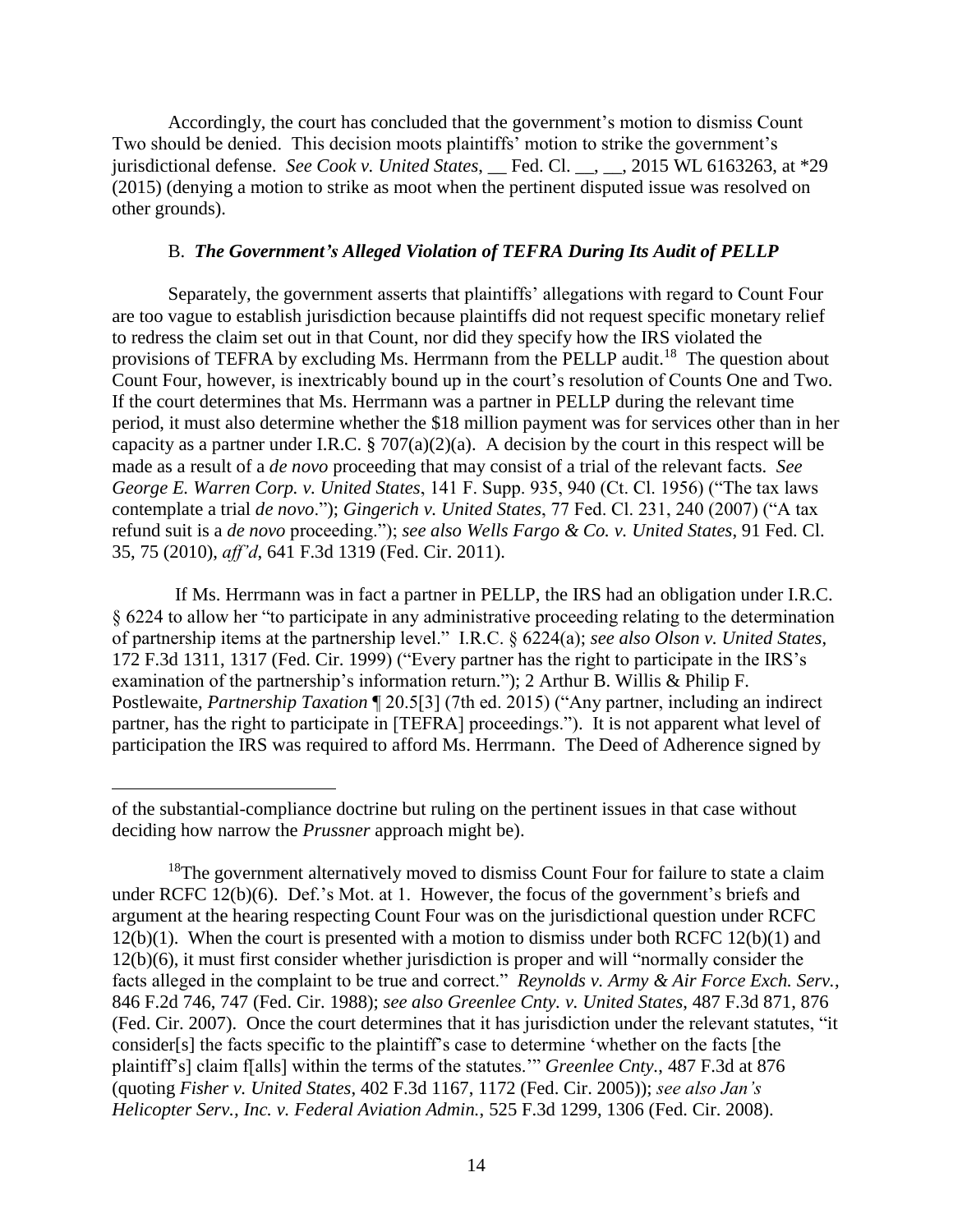Ms. Herrmann when she joined PELLP indicated that Paulson & Co. was the "Corporate Member" (as well as the tax matters partner), and that "[t]he Members other than the Corporate Members [had] no right or authority to act for the LLP or to take any part in the management of the LLP or to vote on matters relating to the LLP other than as provided in the Act or as set forth in this Agreement." Def.'s Mot. Ex. 2, at 16.

 During the course of the audit, the IRS seemingly varied its position regarding whether Ms. Herrmann was a partner in PELLP who was entitled to full participation in the audit proceedings. This variance led to the incongruous result that Ms. Herrmann was considered a partner for the purposes of the computational adjustment that reflected the First 2008 PELLP Schedule K-1, but she was not considered a partner with regard to her ability as an administrative matter to contest the adjustment, which apart from the partnership issue *vel non* had an admitted error regarding its statement of foreign-source income. Accordingly, on the merits, the allegations of Count Four mesh with those of Counts One and Two and do not provide an independent basis for monetary relief. In the circumstances, Count Four should be considered as supplementary to Counts One and Two, and thus it is tied in terms of redress to the merits of those Counts. The government's motion to dismiss Count Four pursuant to RCFC 12(b)(1) and (6) should be denied.

#### C. *Plaintiffs' Motion for Partial Summary Judgment*

Finally, the Herrmanns have moved for partial summary judgment on Count One of the Complaint, which claims that even if the \$18 million payment should have been reported on plaintiffs' 2008 U.S. tax return, they are still due a refund of approximately \$5.2 million because the IRS failed to apply the foreign tax credit to which they were entitled based on their payment of taxes to the U.K. in 2009 at a higher rate than the highest applicable U.S. tax rate. *See* Pls.' Mot. at 1-2. In short, the Herrmanns contend that the court can now determine that they are owed a refund before considering any other issues, including the partnership question embedded in Count Two, because of the carryback of foreign tax credit. The government objects that partial summary judgment is not available at this juncture because "all the tax items at issue in [a] given year must be determined for that year before a refund is determined." Def.'s Resp. to Pls.' Mot. at 2. The government emphasizes that "Congress adopted 'an annual accounting system as an integral part of the tax code.'" *Id*. at 2-3 (quoting *United States v. Skelly Oil Co.*, 394 U.S. 678, 681 (1969)). The Herrmanns respond that the court can grant partial summary judgment in tax refund cases where the issues are distinct and separable, citing *America Online, Inc. v. United States*, 64 Fed. Cl. 571 (2005) (granting partial summary judgment for the refund of excise taxes collected on individual long-distance telephone communications).

The resulting question is whether the issues associated with the Herrmanns' entitlement to a carryback to 2008 are sufficiently distinct from the question of whether Ms. Herrmann's \$18 million bonus was received by her as a partner or in a capacity other than as a partner. Ordinarily, the amount of income received by a taxpayer in a given year must be known at the time that the taxpayer's foreign tax credit is determined. U.S. citizens are taxed on their worldwide income. *See Cook v. Tait*, 265 U.S. 47, 56 (1924). Gross income for the purpose of calculating a U.S. citizen's taxable income is defined as "all income from whatever source derived." I.R.C. § 61(a). I.R.C. § 901 grants a credit against U.S. income tax liability in "the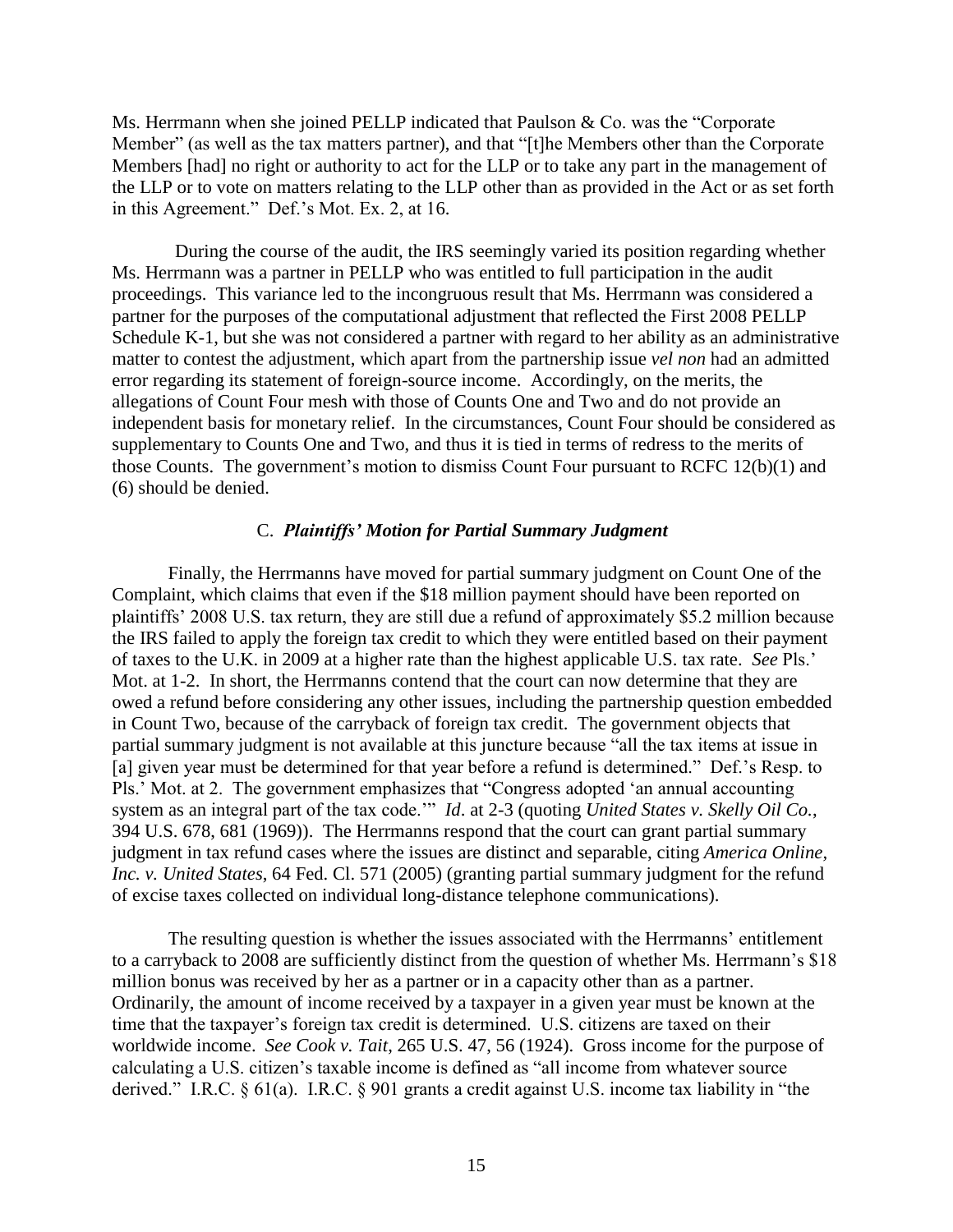amount of any income . . . taxes paid or accrued during the taxable year to any foreign country or to any possession of the United States." I.R.C. § 901(b)(1). I.R.C. § 904 specifically states that the "amount of the credit [in respect of the foreign tax] shall not exceed the same proportion of the [U.S.] tax against which such credit is taken which the taxpayer's [foreign source income] ... bears to his entire taxable income for the same taxable year." I.R.C. § 904(a). Any excess foreign tax "shall be deemed taxes paid or accrued to foreign countries or possessions of the United States in the first preceding taxable year and in any of the first 10 succeeding taxable years, in that order and to the extent not deemed taxes paid or accrued in a prior taxable year." I.R.C. § 904(c). In other words, the Herrmanns would be entitled to a one-year carryback to 2008 of foreign taxes paid to the U.K. in 2009, even if Ms. Herrmann is ultimately determined to have received her bonus early in 2009 as a partner. The Herrmanns accordingly will be entitled to a substantial refund of taxes paid for 2008, but the amount of that refund will remain uncertain until all issues associated with that taxable year are resolved.

Ruling favorably now on plaintiffs' motion for a partial summary judgment as to Count One would consequently be a hypothetical exercise. No enforceable and realizable judgment could be entered under Count One alone.<sup>19</sup> Although RCFC 54(b) allows entry of judgment on one claim for relief, that rule does not aid the Herrmanns because their claim for refund embraces their taxes for the entire 2008 year, not just the one aspect of their tax liability for that year that is reflected in Count One.

The Federal Circuit has explicitly ruled that this court is barred from entering judgment on a refund claim if action on an aspect of a claim would not effect the disposition of other issues bearing on the refund of taxes within a single tax year. *Houston Indus. Inc. v. United States*, 78 F.3d 564, 568 (Fed. Cir. 1996) ("We are not persuaded that a ruling in a tax case on one but not all of the issues pertaining to a tax year can ever constitute a separate claim."). Therefore, under the rationale in *Houston Industries*, the court cannot enter judgment on Count One until it has also reached a final disposition of Counts Two and Three.

Accordingly, the court has concluded that plaintiffs' motion for partial summary judgment should be denied.

#### **CONCLUSION**

For the reasons stated, the government's motion for partial dismissal is DENIED. Plaintiffs' motion to strike is DENIED as moot. Plaintiffs' motion for partial summary judgment is also DENIED.<sup>20</sup>

<sup>19</sup>In contrast, entry of summary judgment was possible in *America Online* because the tax in that case was an excise tax imposed on specific and particular long-distance telephone communications, not on such services provided over a period of time such as a year. As a result, the excise tax imposed and paid was readily determinable with exactitude.

 $^{20}$ Plaintiffs' motion for leave to file an exhibit, ECF No. 29, is GRANTED.